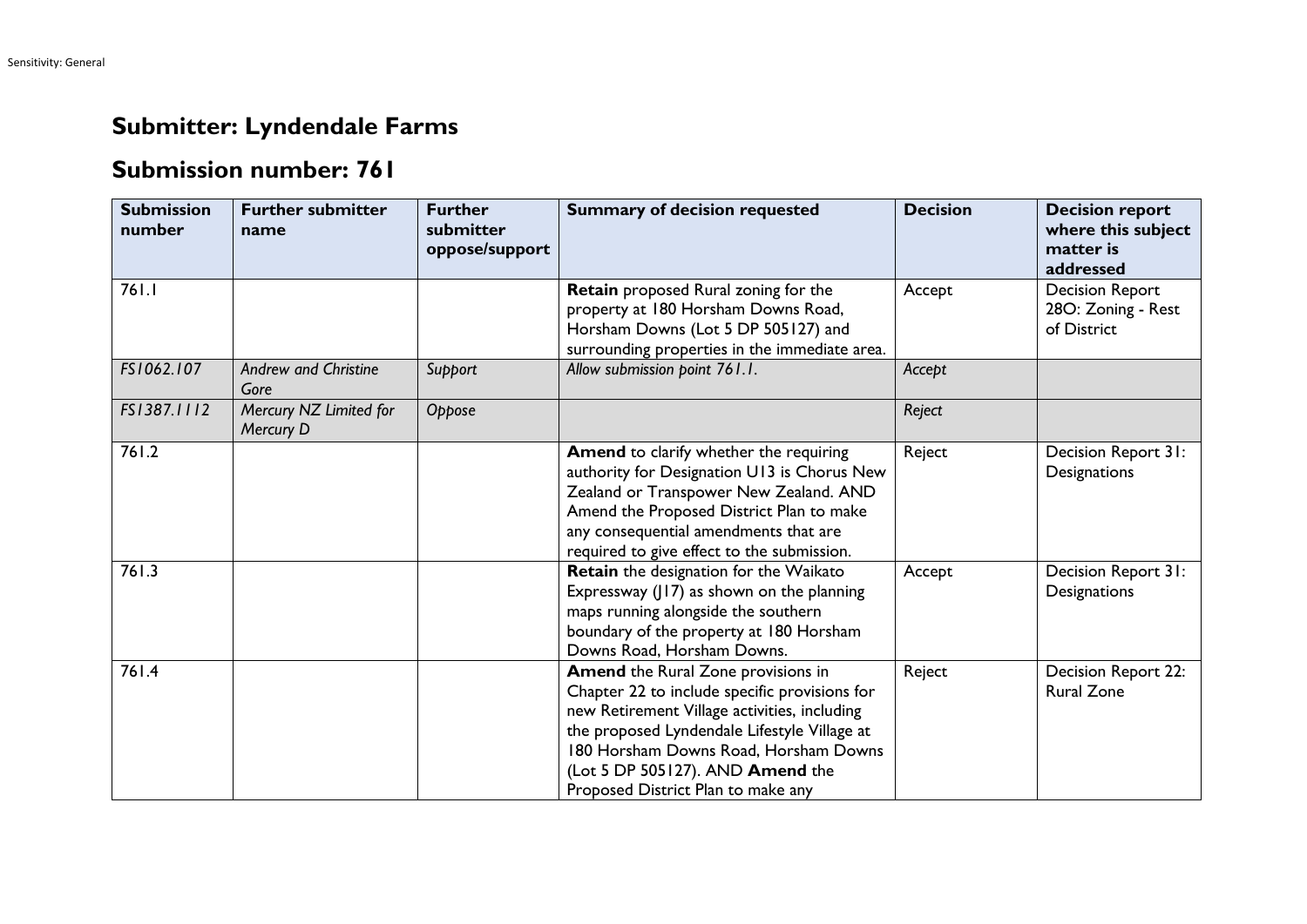| <b>Submission</b><br>number | <b>Further submitter</b><br>name    | <b>Further</b><br>submitter<br>oppose/support | <b>Summary of decision requested</b>                                                                                                                                                                                                                                                                                                                                                                                                                                                                                                                                                                                                                                                                                                                                                                                                                                                                                                                                                                                                                                                                                                                                                                                                        | <b>Decision</b> | <b>Decision report</b><br>where this subject<br>matter is<br>addressed |
|-----------------------------|-------------------------------------|-----------------------------------------------|---------------------------------------------------------------------------------------------------------------------------------------------------------------------------------------------------------------------------------------------------------------------------------------------------------------------------------------------------------------------------------------------------------------------------------------------------------------------------------------------------------------------------------------------------------------------------------------------------------------------------------------------------------------------------------------------------------------------------------------------------------------------------------------------------------------------------------------------------------------------------------------------------------------------------------------------------------------------------------------------------------------------------------------------------------------------------------------------------------------------------------------------------------------------------------------------------------------------------------------------|-----------------|------------------------------------------------------------------------|
|                             |                                     |                                               | consequential amendments that are required<br>to give effect to the submission.                                                                                                                                                                                                                                                                                                                                                                                                                                                                                                                                                                                                                                                                                                                                                                                                                                                                                                                                                                                                                                                                                                                                                             |                 |                                                                        |
| FS1379.307                  | Hamilton City Council               | Oppose                                        |                                                                                                                                                                                                                                                                                                                                                                                                                                                                                                                                                                                                                                                                                                                                                                                                                                                                                                                                                                                                                                                                                                                                                                                                                                             | Accept          |                                                                        |
| FS1387.1113                 | Mercury NZ Limited for<br>Mercury D | Oppose                                        |                                                                                                                                                                                                                                                                                                                                                                                                                                                                                                                                                                                                                                                                                                                                                                                                                                                                                                                                                                                                                                                                                                                                                                                                                                             | Accept          |                                                                        |
| 761.5                       |                                     |                                               | <b>Amend to Rule 22.1.3 Restricted</b><br>Discretionary Activities ta new rule RD3 to<br>include specific provisions for a new<br>Retirement Village, or alterations to an<br>existing retirement village as follows: RD3-A<br>new retirement village, or alterations to an<br>existing retirement village at 180 Horsham<br>Downs Road (legally described as Lot 5 DP<br>505127) that meets all of the following<br>conditions: a) Minimum living court or balcony<br>grea and dimensions: i) Apartment- 10m2 area<br>within minimum dimension horizontal and vertical<br>of 2.5m. ii) Studio unit or I bedroom unit-<br>12.5m2 area with minimum dimension horizontal<br>and vertical of 2.5m; or iii) 2 or more bedroomed<br>unit- 15m2 area with minimum dimension<br>horizontal and vertical of 2.5m; b) Minimum<br>service court is either: i) Apartment- communal<br>outdoor space (i.e. no individual service courts<br>required); or ii) All other units- 10m2. c) Building<br>height does not exceed 10m; d) Building<br>setbacks- a 7.5m setback is required from a local<br>road, and a 12m setback is required from all<br>other boundaries; except internal site boundaries<br>where no setback shall apply. e) The following | Reject          | Decision Report 22:<br><b>Rural Zone</b>                               |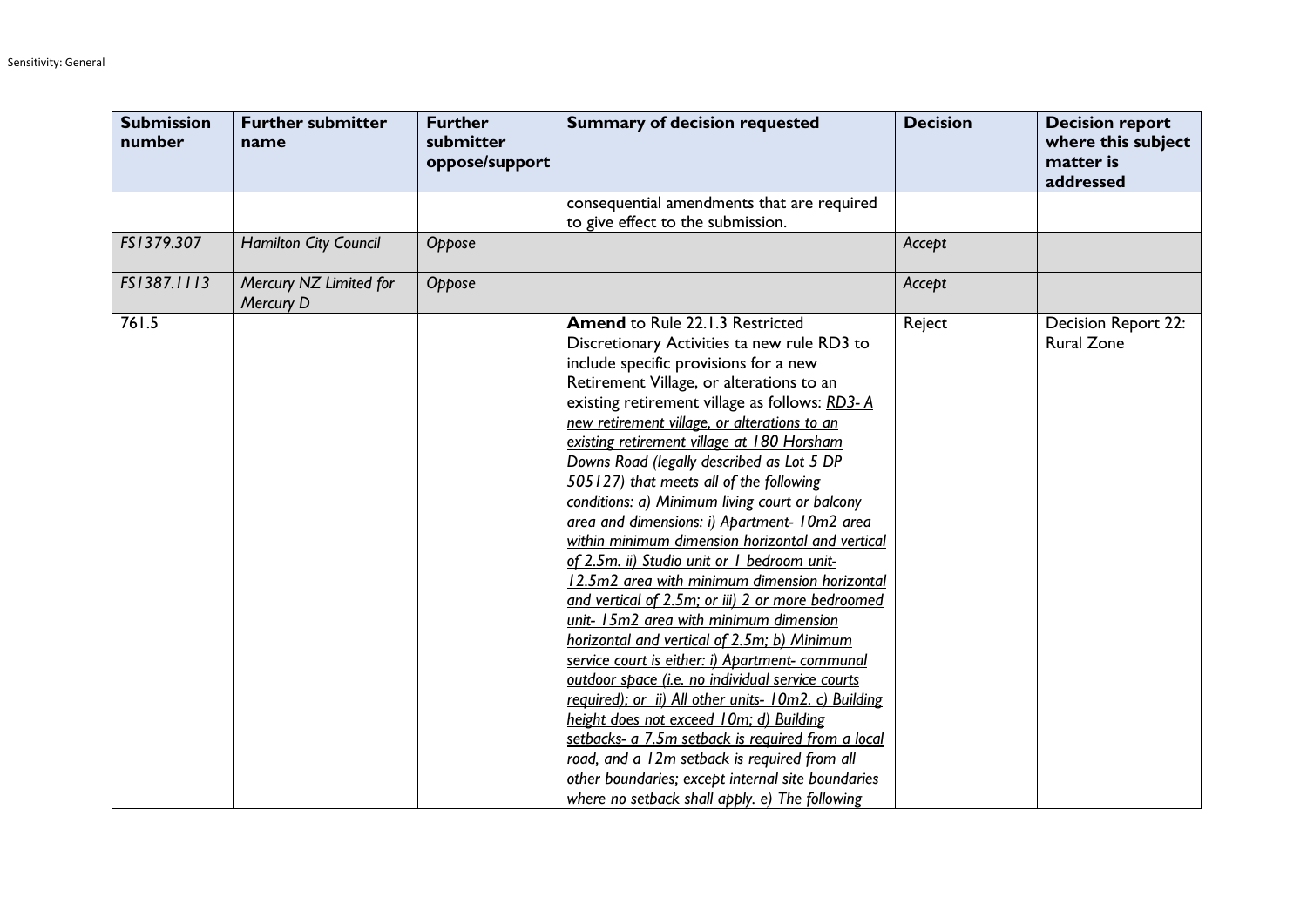| <b>Submission</b><br>number | <b>Further submitter</b><br>name    | <b>Further</b><br>submitter<br>oppose/support | <b>Summary of decision requested</b>                                                                                                                                                                                                                                                                                                                                                                                                                                                                                                                                                                                                                             | <b>Decision</b> | <b>Decision report</b><br>where this subject<br>matter is<br>addressed |
|-----------------------------|-------------------------------------|-----------------------------------------------|------------------------------------------------------------------------------------------------------------------------------------------------------------------------------------------------------------------------------------------------------------------------------------------------------------------------------------------------------------------------------------------------------------------------------------------------------------------------------------------------------------------------------------------------------------------------------------------------------------------------------------------------------------------|-----------------|------------------------------------------------------------------------|
|                             |                                     |                                               | Land Use- Effects rule in Rule 22.2 do not apply:<br>i. Rule 22.2.6.1 (Signs- General). ii. Rule 22.2.6.2<br>(Signs- Effects on traffic). f.) The following Land<br>Use- Building rules in Rule 22.3 do not apply: i.<br>Rule 22.3.1 (No. of Dwellings); ii. 22.3.6 Building<br>Coverage iii. Rule 22.3.7.1 Building Setbacks iv.<br>Rule 22.3.7.2 Building Setback- Sensitive Land<br>Use. g) The following Infrastructure and Energy<br>rule in Chapter 4 does not apply: Rule 14.12.1<br>P4(1.)(d.) Traffic Generation AND Amend the<br>Proposed District Plan to make any<br>consequential amendments that are required<br>to give effect to the submission. |                 |                                                                        |
| FS1379.308                  | Hamilton City Council               | Oppose                                        |                                                                                                                                                                                                                                                                                                                                                                                                                                                                                                                                                                                                                                                                  | Accept          |                                                                        |
| FS1387.1114                 | Mercury NZ Limited for<br>Mercury D | Oppose                                        |                                                                                                                                                                                                                                                                                                                                                                                                                                                                                                                                                                                                                                                                  | Accept          |                                                                        |
| 761.6                       |                                     |                                               | Amend Rule 22.1.5 NC5 non-complying<br>activities so that NC5 does not apply to a<br>retirement village activity (including the<br>proposed retirement village at 180 Horsham<br>Downs Road) in the Rural Zone. AND<br>Amend the Proposed District Plan to make<br>any consequential amendments that are<br>required to give effect to the submission.                                                                                                                                                                                                                                                                                                           | Reject          | Decision Report 22:<br><b>Rural Zone</b>                               |
| FS1379.309                  | <b>Hamilton City Council</b>        | Oppose                                        |                                                                                                                                                                                                                                                                                                                                                                                                                                                                                                                                                                                                                                                                  | Accept          |                                                                        |
| FS1387.1115                 | Mercury NZ Limited for<br>Mercury D | Oppose                                        |                                                                                                                                                                                                                                                                                                                                                                                                                                                                                                                                                                                                                                                                  | Accept          |                                                                        |
| 761.7                       |                                     |                                               | Amend Rule 22.2.6 Signs- General so that<br>the signage provisions in Rules 22.2.6.1 and                                                                                                                                                                                                                                                                                                                                                                                                                                                                                                                                                                         | Accept in Part  | Decision Report 22:<br><b>Rural Zone</b>                               |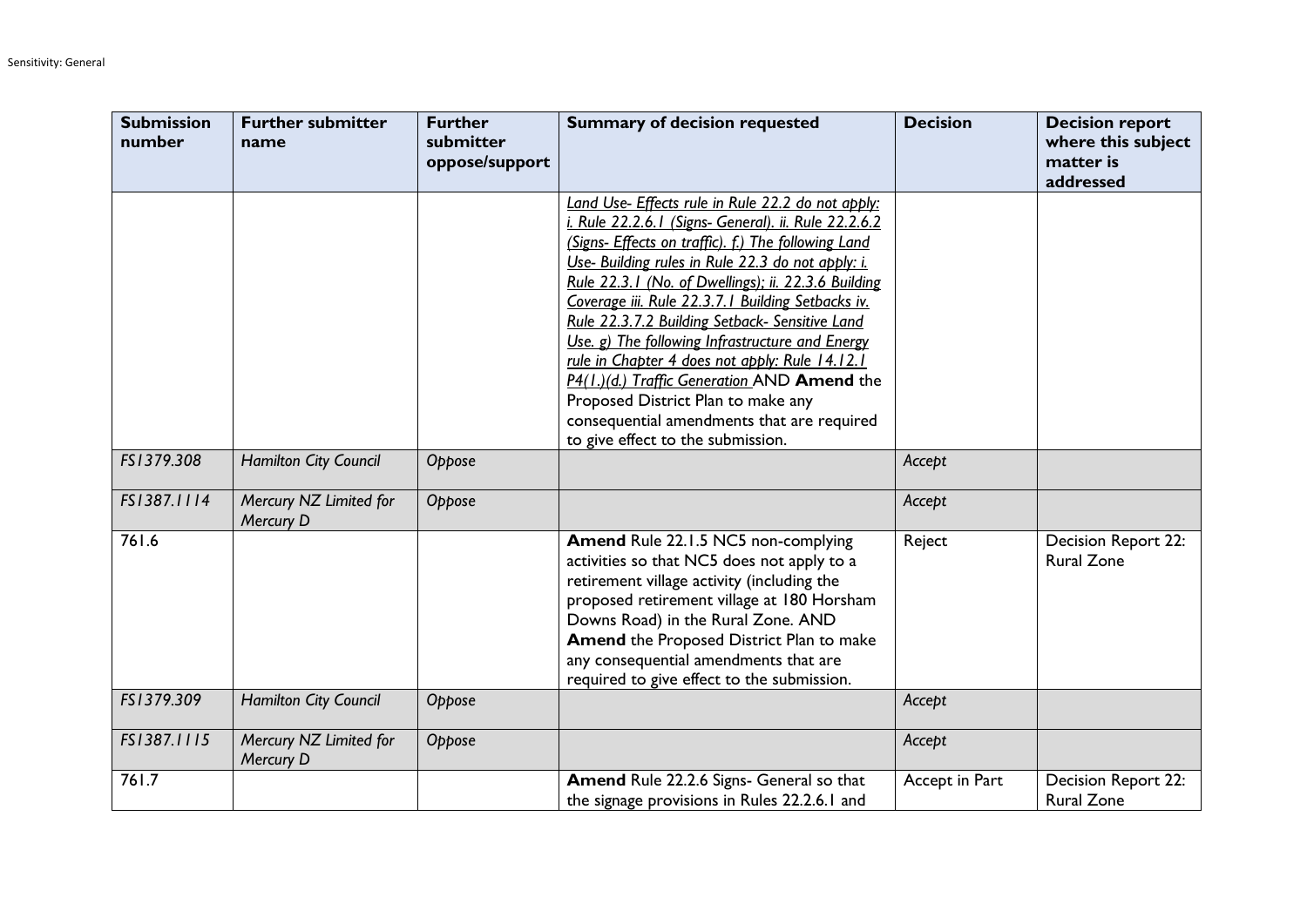| <b>Submission</b><br>number | <b>Further submitter</b><br>name | <b>Further</b><br>submitter<br>oppose/support | <b>Summary of decision requested</b>                                                                                                                                                                                                                                                                                                                                                                                                                                                                                                                                                                                                                                                                                                   | <b>Decision</b> | <b>Decision report</b><br>where this subject<br>matter is<br>addressed |
|-----------------------------|----------------------------------|-----------------------------------------------|----------------------------------------------------------------------------------------------------------------------------------------------------------------------------------------------------------------------------------------------------------------------------------------------------------------------------------------------------------------------------------------------------------------------------------------------------------------------------------------------------------------------------------------------------------------------------------------------------------------------------------------------------------------------------------------------------------------------------------------|-----------------|------------------------------------------------------------------------|
|                             |                                  |                                               | 22.2.6.2 do not apply to a retirement village<br>(including the proposed retirement village at<br>180 Horsham Downs Road, Horsham<br>Downs- the Lyndendale Lifestyle Village') by<br>adding the following: 3.) Rules 22.2.6.1 and<br>22.2.6.2 do not apply to a retirement village. OR<br>Amend Rule 22.2.6.1 Signs-General and Rule<br>22.2.6.2 Signs-Effects on Traffic so that<br>signage provisions do not apply to a<br>retirement village. OR Add a new rule to<br>Rule 22.2.6.1 Signs-General as follows: (x)<br>Rules P1, P2, P3 and RD1 above do not apply to<br>a retirement village. AND Amend the<br>Proposed District Plan to make any<br>consequential amendments that are required<br>to give effect to the submission. |                 |                                                                        |
| 761.8                       |                                  |                                               | Amend Rule 22.2.6 Signs-effects on traffic so<br>that signage provisions in Rules 22.2.6.1 and<br>22.2.6.2 do not apply to a retirement village<br>by including the following: (3) Rules 22.2.6.1<br>and 22.2.6.2 do not apply to a retirement village.<br>OR Amend Rule 22.2.6.1 Signs-General and<br>Rule 22.2.6.2 Signs- Effects on traffic so that<br>the signage provisions do not apply to a<br>retirement village AND Add to Rule 22.2.6.2<br>Signs - effects on traffic the following: $(x)$ Rules<br>PI and DI above do not apply to a retirement<br>village. AND Amend the Proposed District<br>Plan to make any consequential amendments<br>that are required to give effect to the<br>submission.                          | Accept in Part  | <b>Decision Report 22:</b><br><b>Rural Zone</b>                        |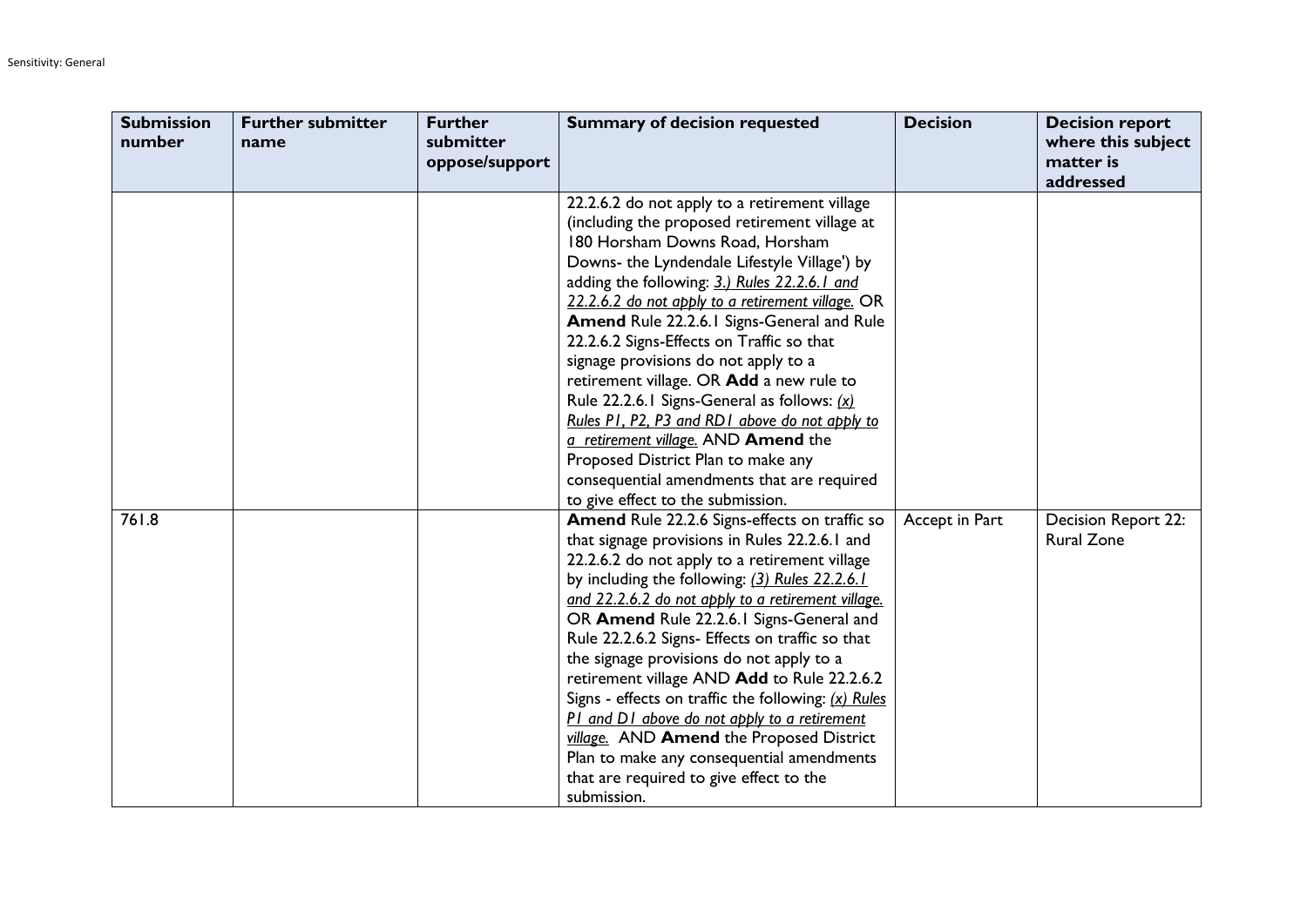| <b>Submission</b><br>number | <b>Further submitter</b><br>name    | <b>Further</b><br>submitter<br>oppose/support | <b>Summary of decision requested</b>                                                                                                                                                                                                                                                                                                                                                                                                                                                                                                                              | <b>Decision</b> | <b>Decision report</b><br>where this subject<br>matter is<br>addressed |
|-----------------------------|-------------------------------------|-----------------------------------------------|-------------------------------------------------------------------------------------------------------------------------------------------------------------------------------------------------------------------------------------------------------------------------------------------------------------------------------------------------------------------------------------------------------------------------------------------------------------------------------------------------------------------------------------------------------------------|-----------------|------------------------------------------------------------------------|
| 761.9                       |                                     |                                               | Retain Rule 23.4.1.1 P1 Height- Building-<br>General as notified.                                                                                                                                                                                                                                                                                                                                                                                                                                                                                                 | Accept          | Decision Report 18:<br><b>Country Living Zone</b>                      |
| 761.10                      |                                     |                                               | <b>Amend</b> the Rule 22.4- Subdivision to allow<br>for subdivision associated with the proposed<br>Retirement Village at 180 Horsham Downs<br>Road, Horsham Downs; including subdivision<br>to separate the proposed retirement village<br>from the balance of the rural property. AND<br><b>Amend Rule 22.4.1.1 - Prohibited Subdivision</b><br>to exclude subdivision associated with a<br>retirement village activity. AND Amend the<br>Proposed District Plan to make any<br>consequential amendments that are required<br>to give effect to the submission. | Reject          | Decision Report 22:<br><b>Rural Zone</b>                               |
| FS1379.303                  | Hamilton City Council               | Oppose                                        |                                                                                                                                                                                                                                                                                                                                                                                                                                                                                                                                                                   | Accept          |                                                                        |
| FS1387.1116                 | Mercury NZ Limited for<br>Mercury D | Oppose                                        |                                                                                                                                                                                                                                                                                                                                                                                                                                                                                                                                                                   | Accept          |                                                                        |
| 761.11                      |                                     |                                               | <b>Amend Rule 22.4- Subdivision to allow for</b><br>subdivision associated with the retirement<br>village activities at 180 Horsham Downs Road<br>as a Restricted Discretionary Activity. AND<br>Add Rule 22.4.1.2 RD1 to provide for<br>subdivision associated with a retirement<br>village at 180 Horsham Downs Road,<br>Horsham Downs as a Restricted<br>Discretionary Activity. AND Amend the<br>Proposed District Plan to make any<br>consequential amendments that are required<br>to give effect to the submission.                                        | Reject          | Decision Report 22:<br><b>Rural Zone</b>                               |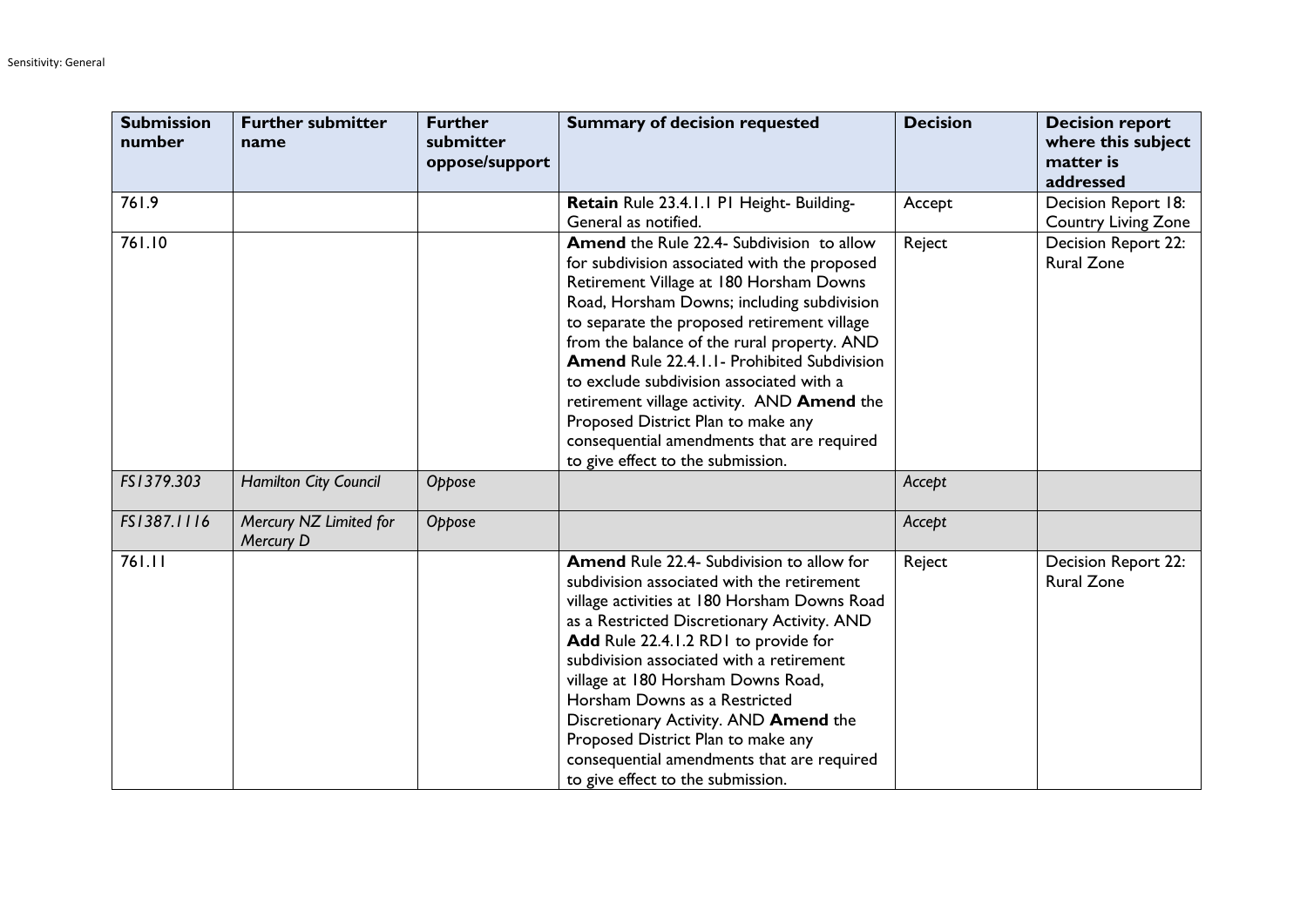| <b>Submission</b><br>number | <b>Further submitter</b><br>name    | <b>Further</b><br>submitter<br>oppose/support | <b>Summary of decision requested</b>                                                                                                                                                                                                                                                                                                                                                                                               | <b>Decision</b> | <b>Decision report</b><br>where this subject<br>matter is<br>addressed |
|-----------------------------|-------------------------------------|-----------------------------------------------|------------------------------------------------------------------------------------------------------------------------------------------------------------------------------------------------------------------------------------------------------------------------------------------------------------------------------------------------------------------------------------------------------------------------------------|-----------------|------------------------------------------------------------------------|
| FS1379.304                  | <b>Hamilton City Council</b>        | Oppose                                        |                                                                                                                                                                                                                                                                                                                                                                                                                                    | Accept          |                                                                        |
| FS1387.1117                 | Mercury NZ Limited for<br>Mercury D | Oppose                                        |                                                                                                                                                                                                                                                                                                                                                                                                                                    | Accept          |                                                                        |
| 761.12                      |                                     |                                               | <b>Amend</b> Section 5.1 - The Rural Environment,<br>Section 5.2- Productive Versatility of Rural<br>Resources and Section 5.3- Rural Character<br>and Amenity to provide for Retirement<br>Village Development within the Rural Zone,<br>only at 180 Horsham Downs Road, Horsham<br>Downs. AND Amend the Proposed District<br>Plan to make any consequential amendments<br>that are required to give effect to the<br>submission. | Reject          | Decision Report 22:<br><b>Rural Zone</b>                               |
| FS1379.305                  | <b>Hamilton City Council</b>        | Oppose                                        |                                                                                                                                                                                                                                                                                                                                                                                                                                    | Accept          |                                                                        |
| FS1387.1118                 | Mercury NZ Limited for<br>Mercury D | Oppose                                        |                                                                                                                                                                                                                                                                                                                                                                                                                                    | Accept          |                                                                        |
| 761.13                      |                                     |                                               | <b>Amend</b> the definition of "Residential<br>Activity" in Chapter 13: Definitions to<br>specifically include (and refer to) a<br>Retirement Village. AND Amend the<br>Proposed District Plan to make any<br>consequential amendments that are required<br>to give effect to the submission.                                                                                                                                      | Reject          | Decision Report 30:<br><b>Definitions</b>                              |
| FS1379.306                  | <b>Hamilton City Council</b>        | Oppose                                        |                                                                                                                                                                                                                                                                                                                                                                                                                                    | Accept          |                                                                        |
| FS1387.1119                 | Mercury NZ Limited for<br>Mercury D | Oppose                                        |                                                                                                                                                                                                                                                                                                                                                                                                                                    | Accept          |                                                                        |
| 761.14                      |                                     |                                               | Delete the definition of "Rest home" from<br>Chapter 13- Definitions. AND Amend the                                                                                                                                                                                                                                                                                                                                                | Accept          | Decision Report 30:<br><b>Definitions</b>                              |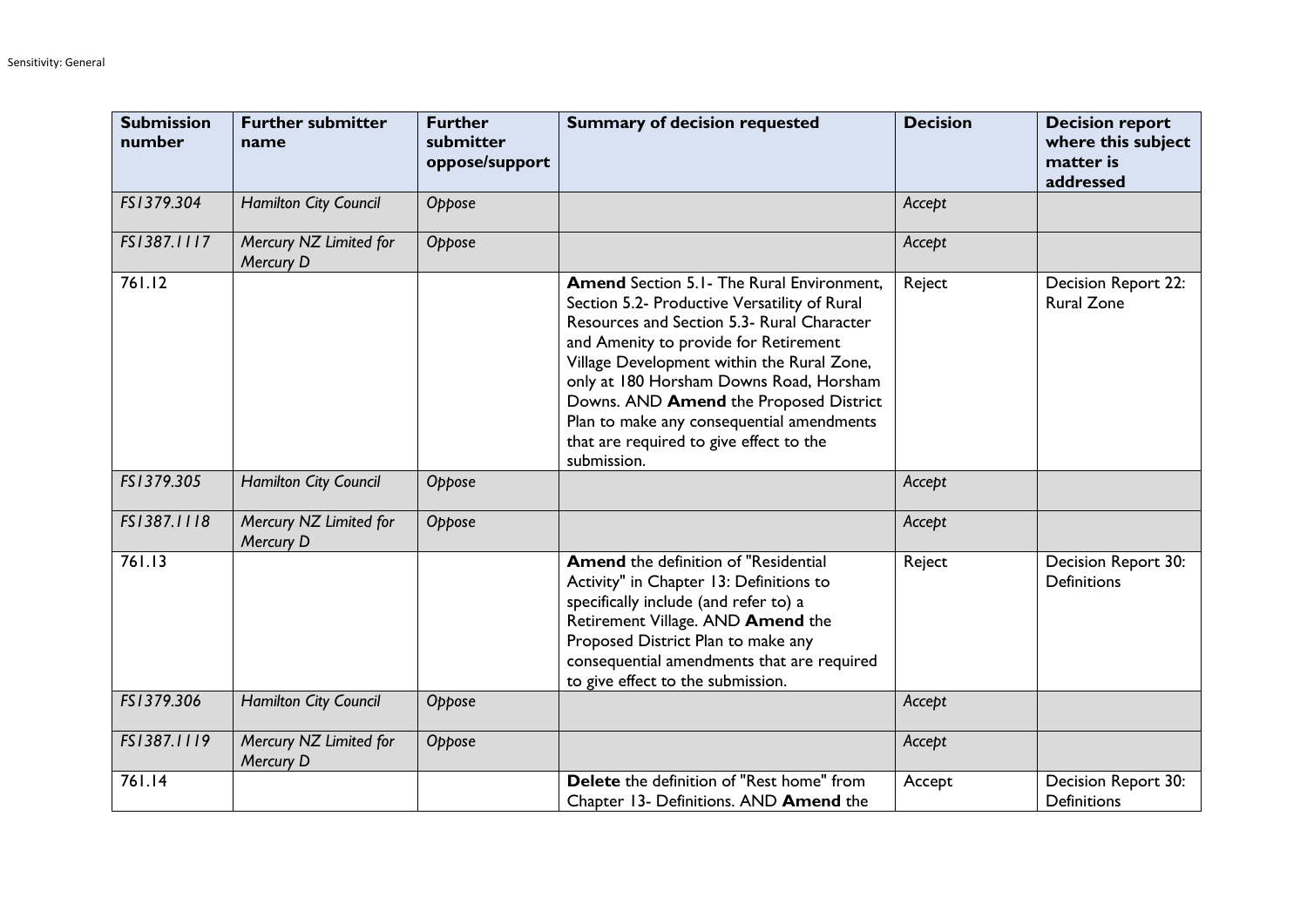| <b>Submission</b><br>number | <b>Further submitter</b><br>name    | <b>Further</b><br>submitter<br>oppose/support | <b>Summary of decision requested</b>                                                                                                                                                                                                                                                                                                                                                                                                                                                                                                                                                                                                                             | <b>Decision</b> | <b>Decision report</b><br>where this subject<br>matter is<br>addressed |
|-----------------------------|-------------------------------------|-----------------------------------------------|------------------------------------------------------------------------------------------------------------------------------------------------------------------------------------------------------------------------------------------------------------------------------------------------------------------------------------------------------------------------------------------------------------------------------------------------------------------------------------------------------------------------------------------------------------------------------------------------------------------------------------------------------------------|-----------------|------------------------------------------------------------------------|
|                             |                                     |                                               | Proposed District Plan to make any<br>consequential amendments that are required<br>to give effect to the submission.                                                                                                                                                                                                                                                                                                                                                                                                                                                                                                                                            |                 |                                                                        |
| FS1387.1120                 | Mercury NZ Limited for<br>Mercury D | Oppose                                        |                                                                                                                                                                                                                                                                                                                                                                                                                                                                                                                                                                                                                                                                  | Reject          |                                                                        |
| 761.15                      |                                     |                                               | Retain the definition for "Retirement Village"<br>in Chapter 13-Definitions as notified.                                                                                                                                                                                                                                                                                                                                                                                                                                                                                                                                                                         | Reject          | Decision Report 30:<br><b>Definitions</b>                              |
| FS1387.1121                 | Mercury NZ Limited for<br>Mercury D | Oppose                                        |                                                                                                                                                                                                                                                                                                                                                                                                                                                                                                                                                                                                                                                                  | Accept          | Decision Report 30:<br><b>Definitions</b>                              |
| 761.16                      |                                     |                                               | <b>Amend</b> Chapter 13-Definitions to include<br>definitions for "habitable" and "non-habitable"<br>buildings. AND Amend the Proposed<br>District Plan to make any consequential<br>amendments that are required to give effect<br>to the submission.                                                                                                                                                                                                                                                                                                                                                                                                           | Accept          | Decision Report 30:<br><b>Definitions</b>                              |
| FS1387.1122                 | Mercury NZ Limited for<br>Mercury D | Oppose                                        |                                                                                                                                                                                                                                                                                                                                                                                                                                                                                                                                                                                                                                                                  | Reject          |                                                                        |
| 761.17                      |                                     |                                               | Delete the following standards from Table<br>14.12.5.7- Required parking spaces and<br>Retirement Village: I car<br>loading bays:<br>space per dwelling or unit. Housing for the<br>elderly/residential care: I car space per 4<br>occupants. Hospital or care facilities<br>associated with retirement village: 2 car<br>spaces per 3 patients accommodated plus 1<br>per 2 full time staff equivalents. AND Add<br>the following standard to Table 14.12.5.7-<br>Required Parking spaces and loading bays:<br>Retirement Village: I car space per 4 occupants<br>that the facility can accommodate and one per<br>dwelling or freestanding unit. AND Amend the | accept          | Decision Report 13:<br>Infrastructure                                  |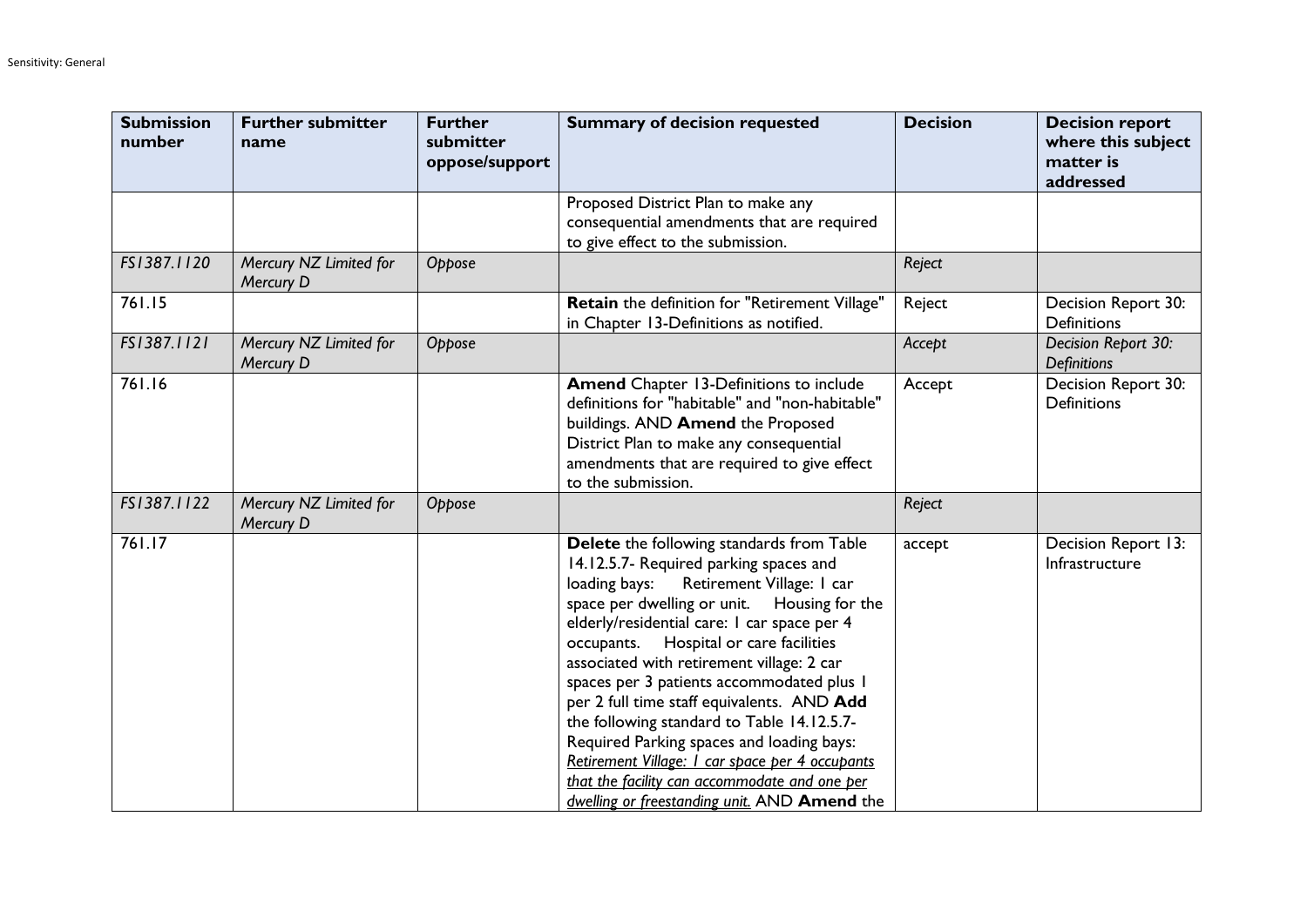| <b>Submission</b><br>number | <b>Further submitter</b><br>name | <b>Further</b><br>submitter<br>oppose/support | <b>Summary of decision requested</b>                                                                                                                                                                                                                                                                                                                                                                                               | <b>Decision</b> | <b>Decision report</b><br>where this subject<br>matter is<br>addressed |
|-----------------------------|----------------------------------|-----------------------------------------------|------------------------------------------------------------------------------------------------------------------------------------------------------------------------------------------------------------------------------------------------------------------------------------------------------------------------------------------------------------------------------------------------------------------------------------|-----------------|------------------------------------------------------------------------|
|                             |                                  |                                               | Proposed District Plan to make any<br>consequential amendments that are required<br>to give effect to the submission.                                                                                                                                                                                                                                                                                                              |                 |                                                                        |
| 761.18                      |                                  |                                               | Amend Rule 14.12.1.4(1)d)-Traffic<br>Generation so that it does not apply to a<br>retirement village at 180 Horsham Downs<br>Road. AND Amend the Proposed District<br>Plan to make any consequential amendments<br>that are required to give effect to the<br>submission.                                                                                                                                                          | reject          | Decision Report 13:<br>Infrastructure                                  |
| 761.19                      |                                  |                                               | <b>Amend the Proposed District Plan to make</b><br>any consequential amendments that are<br>required to give effect to the submission.                                                                                                                                                                                                                                                                                             | Accept in Part  | <b>Decision Report 22:</b><br><b>Rural Zone</b>                        |
| 761.20                      |                                  |                                               | Retain Rule 22.3.4.1 P2 Height- Building-<br>General insofar as it excludes the property at<br>180 Horsham Downs Road, Horsham<br>Downs, which is not identified as having a<br>Significant Amenity Landscape. AND Retain<br>the property at 180 Horsham Downs Road,<br>Horsham Downs as not having a Significant<br>Amenity Landscape identified on it.                                                                           | Accept in Part  | Decision Report 22:<br><b>Rural Zone</b>                               |
| 761.21                      |                                  |                                               | <b>Retain</b> the height to boundary requirement<br>(37 degrees at 2.5m above ground level) in<br>Rule 22.3.5 Daylight admission. AND<br>Amend Rule 22.3.5 PI Daylight admissions<br>so the height control plane only applies to the<br>external boundaries of Retirement Villages<br>and not to any internal boundaries for<br>individual certificate of title boundaries. AND<br><b>Amend the Proposed District Plan to make</b> | Accept in Part  | <b>Decision Report 22:</b><br><b>Rural Zone</b>                        |